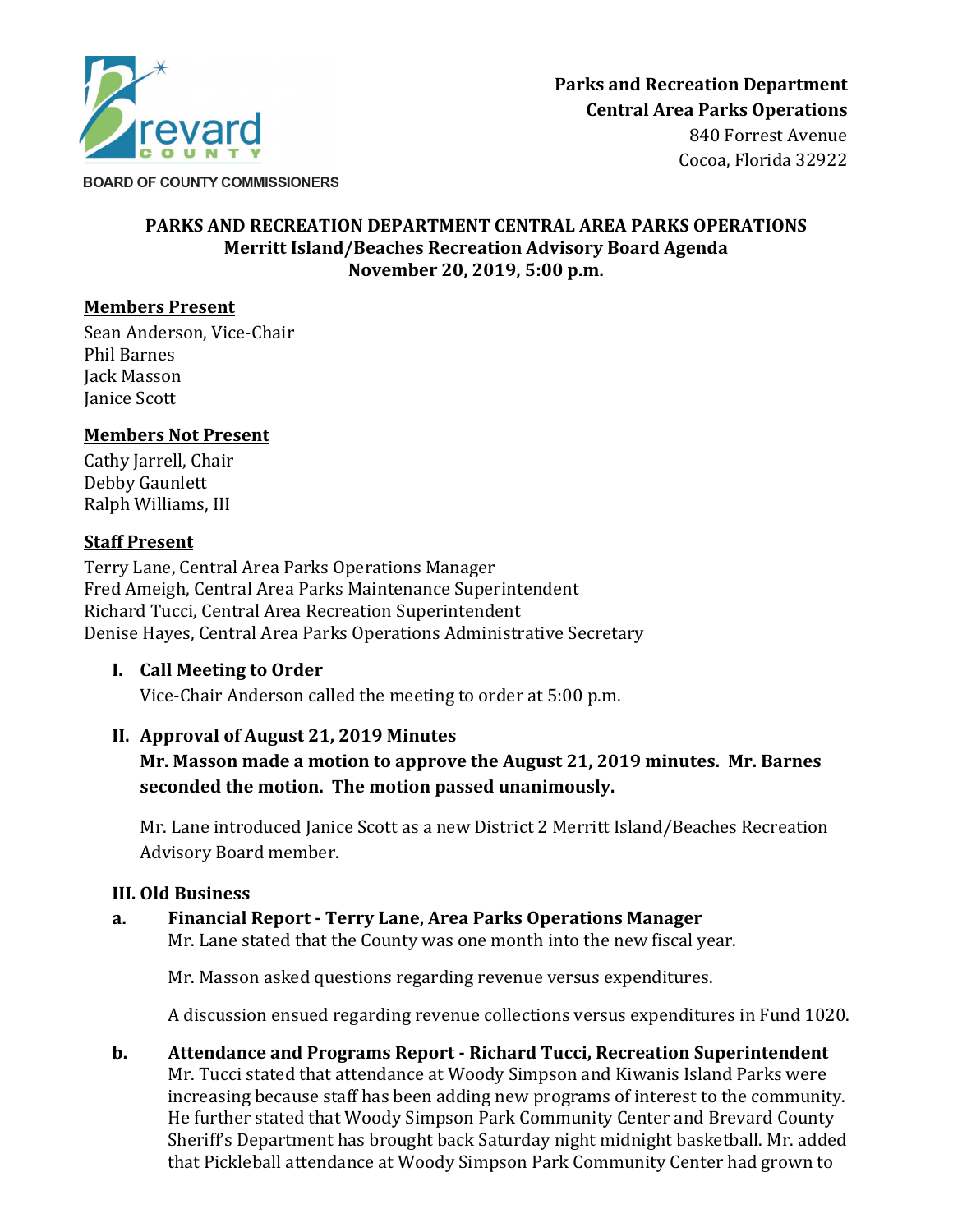approximately 800 to 900 participants a month. He stated that participants were utilizing both the indoor and outdoor courts. Mr. Tucci further added that Ukulele and lessons were being also being offered.

Mr. Tucci stated that Woody Simpson Park had also started a physical education, arts and craft, youth tutoring, and healthy cuisine cooking classes for the children who are home schooled, and that attendance for these programs were continuously growing.

Mr. Tucci informed the Board the Woody Simpson Park Community Center would be hosting a community Thanksgiving Dinner on Friday, November 22nd.

Mr. Tucci stated that Kiwanis Island Park Community is providing the first annual youth basketball league and that its first season has 46 participants.

Mr. Tucci informed the Board that Kiwanis Island hosted its first Community Thanksgiving Dinner and 85 participants.

Mr. Tucci stated that Kiwanis Island home school program continues to grow.

Mr. Tucci informed the Board that the Merritt Island Holiday Parade would be held on Saturday, December 7<sup>th</sup>, and that staff was looking for volunteers to be judges.

Vice-Chair Anderson stated he would be interested in being a judge and would contact staff for more information.

Mr. Tucci informed the Board of the following events: December 21<sup>st</sup> from 9am to 11am, Kiwanis Island's Pancake Breakfast with Santa; December 8th from 2pm to 5pm, the Persons with Disabilities 42<sup>nd</sup> Annual Hoedown at Kiwanis Island; December 21<sup>st</sup> from 11am to 3pm, Lunch with Santa at Woody Simpson Park Community Center; Winter Break Youth Camp at all community centers.

**c. Parks Maintenance Report - Fred Ameigh - Parks Maintenance Superintendent** Mr. Ameigh stated Cherie Down and Robert Murkshe Park restroom renovations have been completed.

Mr. Ameigh informed the Board that plans are to refurbish the tennis courts at Kelly Park West, Mitchell Ellington Park, and Woody Simpson Park, including the addition of Pickleball lines at Kelly Park West and Mitchell Ellington Park.

## **d. Park Projects Update**

Mr. Lane informed the Board that renovations to the beach crossovers at Cherie Down Park had begun, and that all Brevard County maintained crossovers will have been renovated once Cherie Down Park crossovers were completed.

Mr. Lane stated the basketball courts at Kelly Park West and Woody Simpson Parks would be repainted this year.

Mr. Lane stated that the gymnasium floor at Kiwanis Island were scheduled to be redone and that Pickleball lines were going to be added.